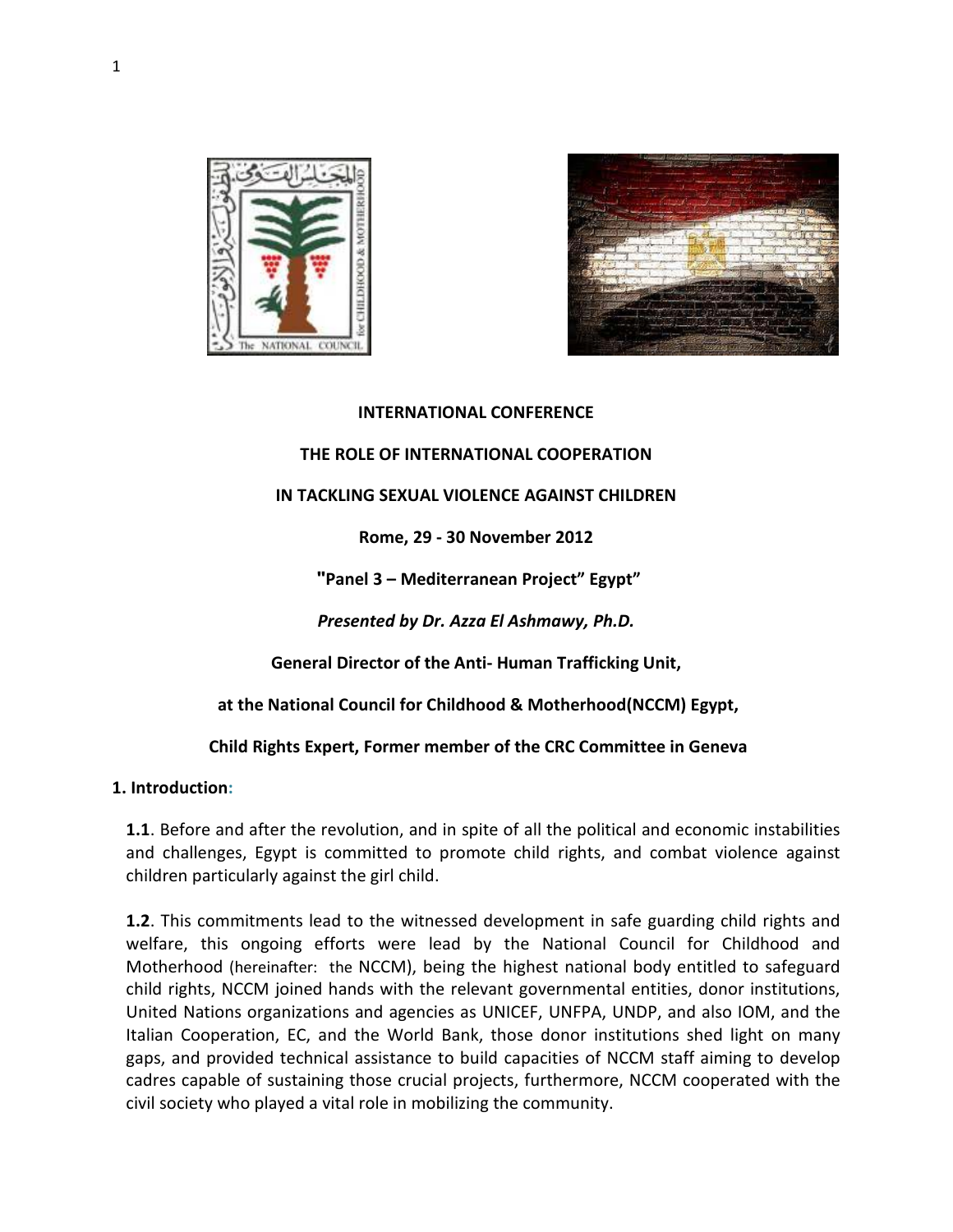- **1.3**. Egypt was Guided by the ratified international Conventions and treaties and International Standards and norms, particularly the following:
	- *The Convention on the rights of the child (CRC) and its two optional protocols, on the sale of children, child prostitution and pornography,(OPSC) and its optional protocol on the involvement of children in armed conflicts (OPAC);*
	- *The CEDAW;*
	- *The Convention on the rights of persons with disabilities, and UN Convention on the transnational organized crimes and its two optional protocols , protocol to prevent , suppress and punish trafficking in persons specially women and children,( Palermo protocol) and the protocol against smuggling of migrants;*
	- *The slavery convention;*
	- *The ILO Conventions C182 on the worst forms of child labour , And C 138 on Minimum age of child labor;*
	- *The international standards and norms particularly the UN Study on Violence against children and the UN Committee on the rights of the child relevant general comments and guide lines* .
	- **1.4.** In this regard Egypt harmonized its national legislations in line with the previously mentioned international conventions and treaties, the most significant was the amendments to the child law no 12/1996, which was amended by the law 126/2008.
	- **1.5.** This law included an article which guarantees Egyptian children, at a minimum, all of the rights provided by the Convention on the Rights of the Child, its two optional protocols, and other human rights instruments ratified by Egypt.

# **1.6.** Reforming legislation, featured high on the situation of the Egyptian Child as it included **some basic aspects of the civil status law to strengthen protections for marginalized children. For example:**

- The right of every child to free birth registration.

- The right to identity is guaranteed to every child without discrimination.

- The amendments give the unwed mothers who are left with unregistered children the right for the first time—to register her child at birth and to issue her child a birth certificate with only the mother's name .

- The minimum age for registration of marriage for the girl child was raised from 16 to 18 years, and medical checkups are also required before marriage, to ensure a healthy start for the couple's children (these amendments were attached to the civil code)

-The law also considered the rights of the child to health and education, as basic human rights, the rights of the child to be protected from violence, abuse, neglect, and maltreatment were considered an area that has been comprehensively covered by the new law, since It safe guards the protection of children from any form of violence, including corporal punishment.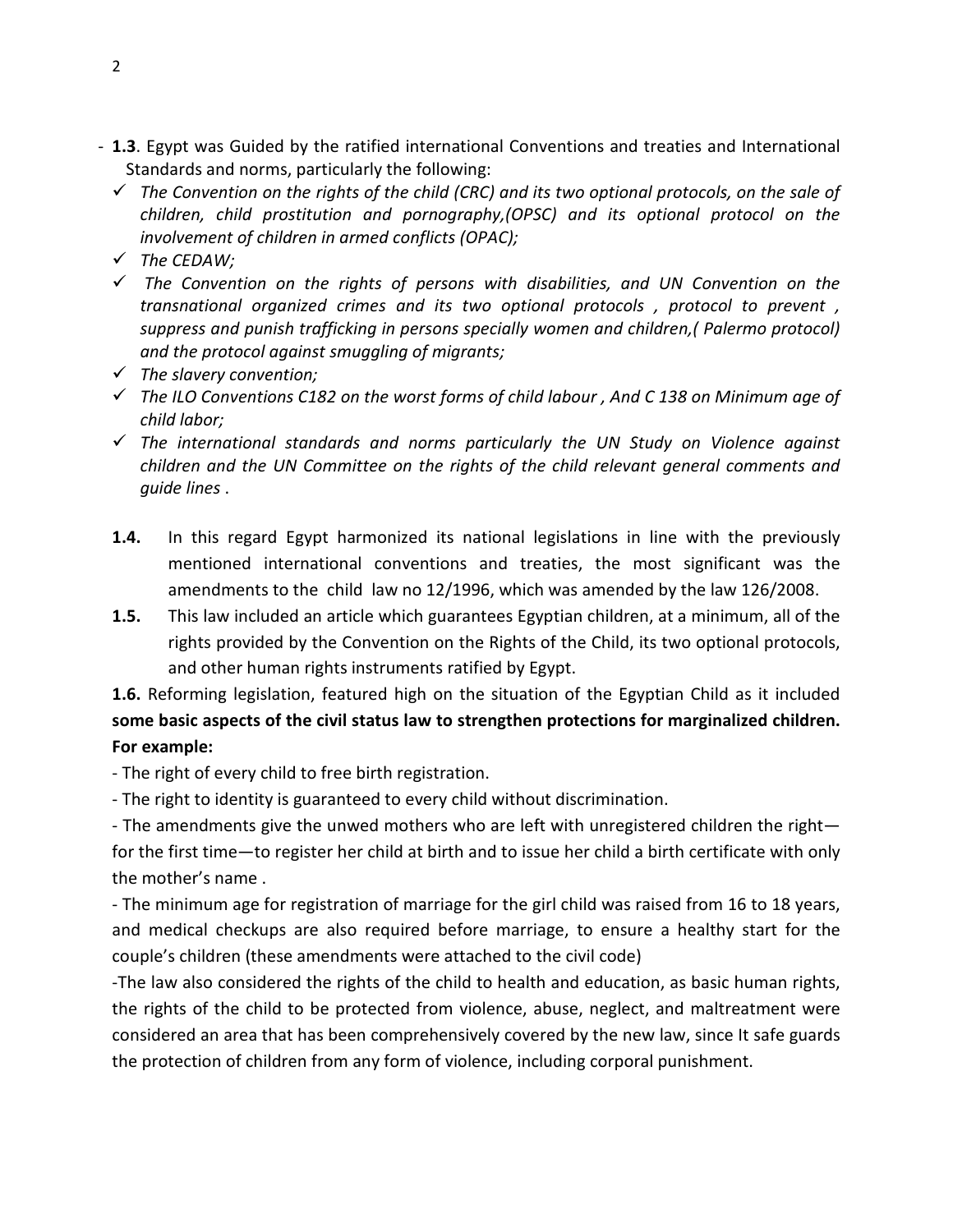- Two new articles were inserted to the penal code, the first was concerning criminalization of Female Genital Mutilation (FGM), and the other was an article which clearly defined trafficking in children and sets criminal sanctions upon perpetrator, even when the crime occurs outside the country.(The principle of Extraterritoriality), in accordance with the CRC (OPSC), The law also criminalizes the sale of children and strengthens penalties for the abuse of children in prostitution and pornography. To account for new technologies, specific reference was made in the child law that criminalizes child pornography, or sexual exploitation of children through the internet and in drawings and cartoons.

**1.7.** In a nutshell the Egyptian child law is a binding legal instrument to ensure that all appropriate legislative, administrative, social and educational measures are taken to protect the Egyptian child from all forms of physical or mental violence, injury or abuse, neglect or, maltreatment or exploitation, including sexual abuse, while in the care of parent(s), legal guardian(s) or any other person who has the care of the child.

## **2. Challenges and gaps**

**2.1**. In spite of the existence of this significant legal binding national law, challenges were there and are still there, particularly after the revolution, due to the unmet needs related to fulfilling the children and parents basics rights, particularly with regard to insufficient resource allocations to child protection agencies, political, economic and security instability, as well as the lack of specialized services for preventing and responding to the key child protection issues.

**2.2**. A multidimensional cross cutting factors are vehicles creating a vicious circle, as poverty, cultural, social norms, and lack of information and knowledge concerning the basic economic, social and political rights, in addition to discrimination, gender based violence.

 this horrible loop exists particularly in rural under privileged areas, where most of the families are marginalized poor, illiterate, with an average 4 to 5 children, and where basic services are lacking, harassment in the streets are prevalent, with remote, unequipped school, lacking quality education, where bullying of children at schools can exist, either sexually, or gender based in nature, aimed at putting pressure on children decreasing their performance and interest in education; the result is increase rate of school dropouts, which is a major factor that subjects and threaten child 's safety, moral, health, or life to risk, *for example*; increase phenomenon of street children being abused in drug trafficking, prostitution, organized begging, and in petty crimes, used as catalysts in protests.

 Additionally, the social and cultural norms which supports abusing the girl child in harmful practices like; child marriage which takes several forms either *"selling"* those girls or brides under the umbrella of *"marriage*" to old wealthy un-Egyptian men, a well-known phenomena in some governorates entitled" *summer or transactional marriages*" facilitated by brokers and gangs, which is wrongly translated as "*marriage*" thought it is a cruel form of prostitution, another form of violence against the girl child is through "*early or child marriage*" throughout "*Orfi, or unregistered marriages"* violating the civil code and the child law.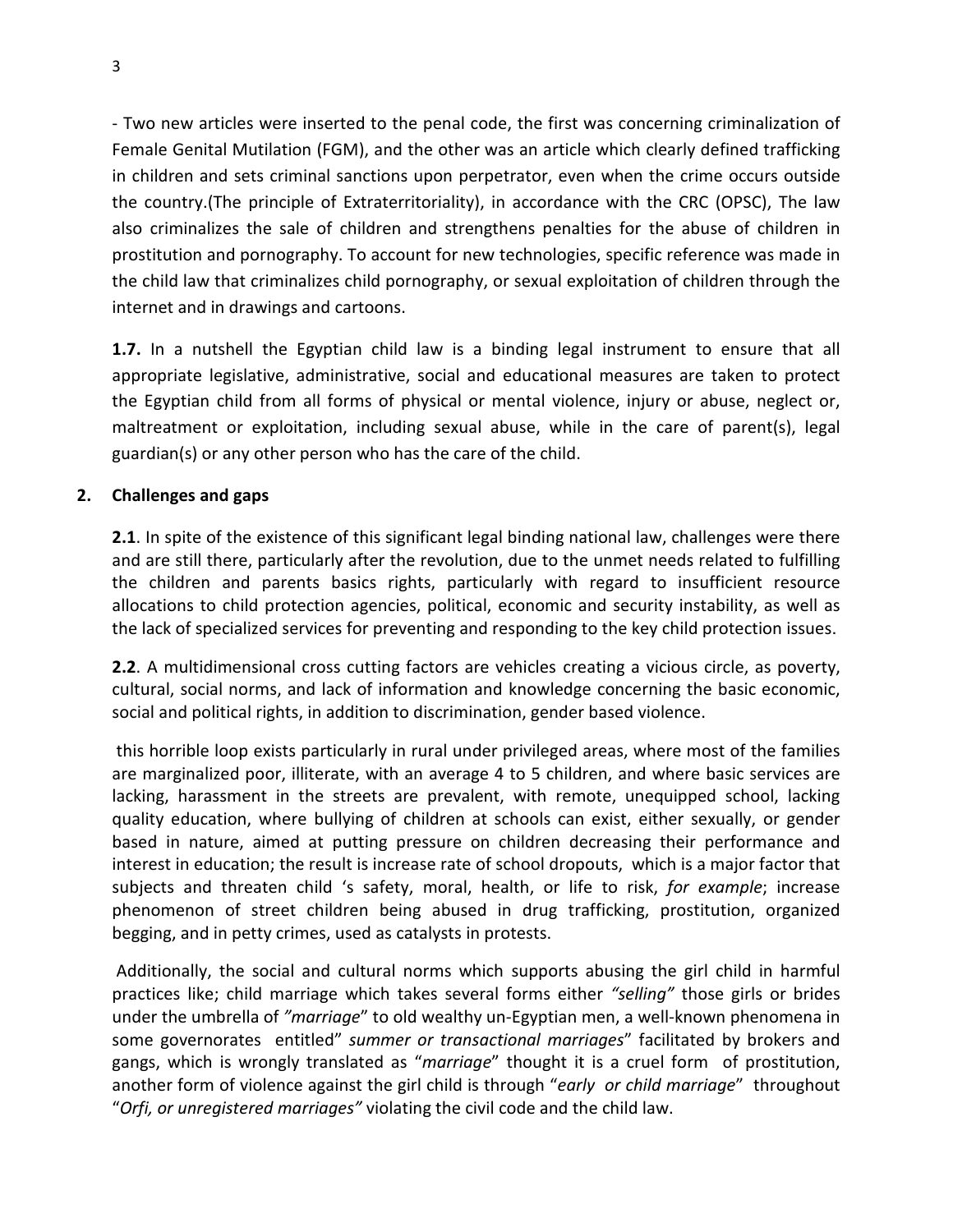**2.3**. This dilemma violates the rights of the girl child and subject her to various forms of physical, moral, social and psychological violence, leaving her threatened due to decreased opportunities being illiterate, unskilled, filled to capacity with unwanted pregnancies, new children denying their rights to identity, susceptible to being subjected to sale and trafficking by gangs who sell neonates born out of wedlock, and the cruel ring persists.

**2.4**. The previously mentioned problems are already reflected in the Surveys which demonstrate that, 36% of the population in Egypt are children, 26.4% of the children are below poverty line, 11.8% are deprived of food, 5% deprived of basic education, 1.5 million are children engaged in labor (CAPMUS Egypt report 2012).

**2.5.** As mentioned by UNICEF reports the use of corporal punishment in schools may compromise the already very fragile learning process and, in many cases, drive children out of school. In a study on corporal punishment in disadvantaged communities, 81% of children declared, they were beaten at home and 92% were beaten at school. The prevalence of Female Genital Mutilation/Cutting (FGM/C) reaches 91% in the age group 15-49 and 74% for girls aged 15-17 years. This harmful practice is widely supported by communities, particularly in rural areas. The medicalization of FGM is a cause of concern as 72% were performed by medical doctors in 2008.

 **2.6.** The exact number of children living on the streets is unknown. Available studies go from 5,000 to 18,000. However these numbers do not reflect the reality. UNICEF estimates the number to be in the tens of thousands of children.

**2.7**. Depending on the source and definition used, it is estimated that between 7% to 21% of children between the ages of 6-14 are working (boys more than girls), 81% of working children are located in rural areas . For working children aged 10-14, 53% work in agriculture and 28% work in construction, which are considered hazardous occupations .

## **3. International Cooperation and best practices**

**3.1**. The **"Poverty Alleviation project legal rights for children, women and girls",** was an excellent collaboration between the NCCM and the World Bank funded by the Italian cooperation through its continuous efforts in Egypt to safeguard the basic rights of children through protection and empowerment of families specially women and girls by increasing their available opportunities, and improve their economic and social conditions.

**3.2**. The project was conducted in 7 governorates, and aimed at raising awareness on child rights and human rights, particularly their rights to identity, it also aimed at building capacities of NGOs, health service providers, and local communities on the procedures required to issue official documents required to guarantee child 's identity, furthermore it aimed at facilitating access to birth certificates, IDs, on a parallel track It empowered the project's beneficiaries economically, educationally, and in terms of enhancing access to health services guiding policy makers.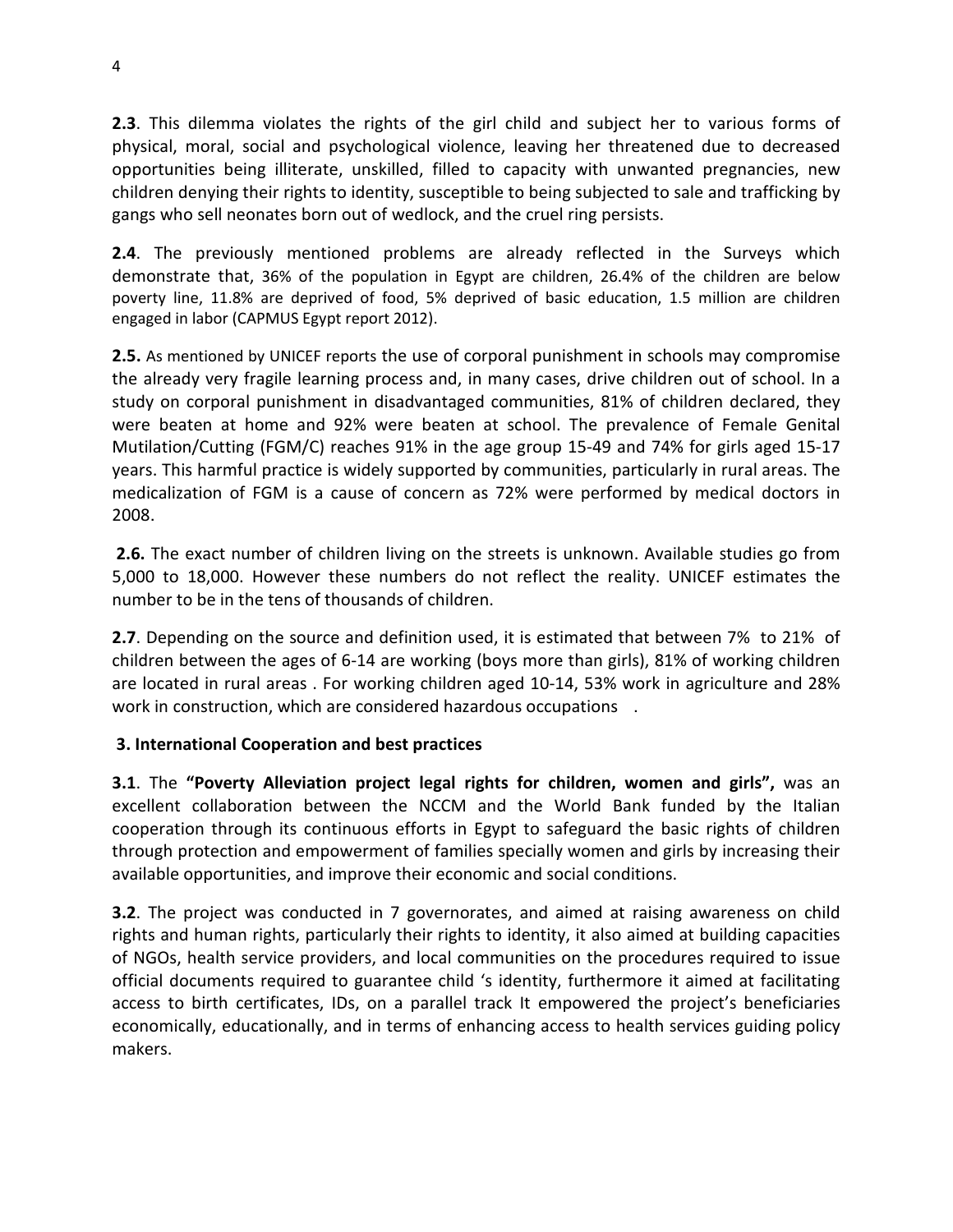**3.3**. The positive impact of the project featured high on both beneficiaries and local community; since it raised awareness on how essential are the birth certificates, and how it improves the lives of the children since it is a key access to their basic rights to education, and health care.

**3.4**. The role of the Italian Cooperation was to provide technical support, particularly in the area of capacity building and monitoring the impact, while the World Bank partnered in implementation, technical and administrative support, and funding activities.

**3.5**. This project was implemented in collaboration with the relevant ministries as Ministries of interior, health, education, social affairs, local developments, in collaboration with the NGOs and local community.

**3.6**. The project components were the policy component which focused on facilitating the procedures required to issue official documents, the operational component was to increase access to economic and social services to combat poverty through acquiring birth registrations, micro credits and loans, health and educational services.

## **3.7. Cooperation with IOM for rehabilitation and reintegration of children victims of trafficking**

## **Best interest determination in collaboration between NCCM/ IOM & UNICEF**

## **A Long Journey Home**

- Mariam was sold when she was 10 to an Egyptian family living in her country, Freeland. Brought to Cairo, she was physically and emotionally abused.
- Mariam escaped after six years and was arrested for her irregular migratory status.
- IOM was called in to provide return assistance. Recognized as an unaccompanied minor (UAM) and Victim of trafficking( VoT), Mariam was released and admitted to the NCCM/IOM shelter. Her employer is being prosecuted in accordance with Law 64/2010.
- In coordination with UNICEF, NCCM and Freeland authorities, IOM helped Mariam to return home, as per her desire as outlined in the NCCM Best interest (BID) determination.
- An IOM travel escort accompanied Mariam to final destination, where she was welcomed by a shelter specialized in assistance to VoTs.
- Mariam can now continue her education. She found her long lost family. IOM will support her reintegration needs with a grant.

## **Successful Story, Some gaps need to be addressed:**

Initial Referral: She was identified as irregular migrant in need of travel assistance home. However, after initial assessment, it was determined that she was a VoT/UAMs. Protection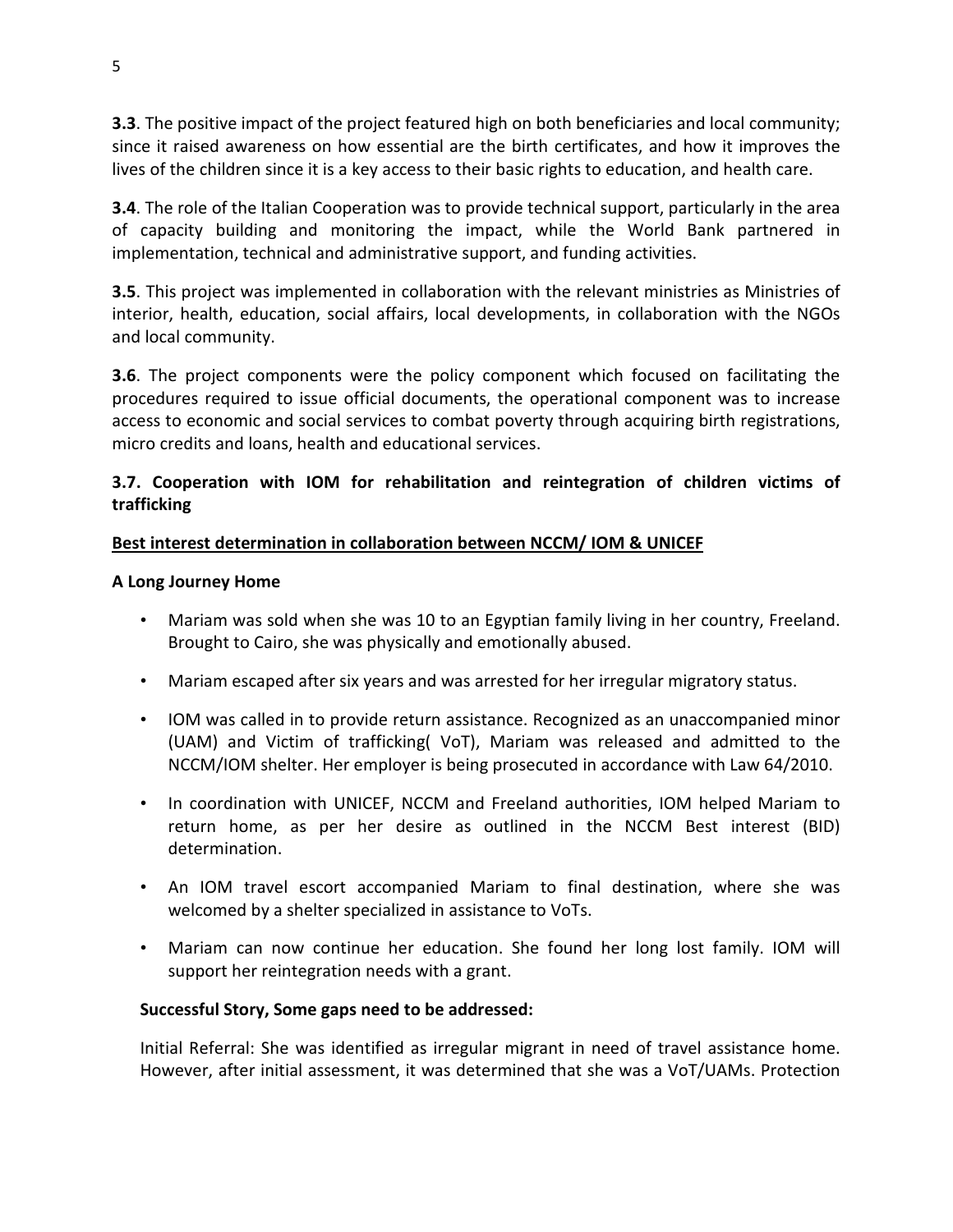role of police/immigration—need for proper screening and identification for VOT/UAM status

Legal Guardians: in both host country and country of origin. Who's the legal guardian in Egypt?

Best Interest Determination. the national Child Protection system is of limited capacity, IOM should seek UNICEF guidance. No official, systematic BID mechanism in place as of yet.

Family tracing. Carried out by Freeland Child Police, but family was not assessed until after her return. Can this create a problem?

•Child Appropriate Support. Specialized counseling and age-appropriate activities are needed.

•Coordination between authorities (NCCM/MoI/MoJ). To ensure her right to return. Lengthy exit visa procedures. Psychological effect on the UAM/VoT.

•Reintegration assistance

Crucial point. Ensure follow-up and reinsertion. Who has to follow up with monitoring her welfare, and to what extent?

Within the limits and possibilities of the national context need to address gaps, at a minimum, need for systematic legal guardianship process and BID mechanism.

In the meanwhile: Periodic interagency meetings with the aim of setting standard operational procedures on UAMs in Egypt ( guardianship, BID, case management meetings).

## **4. Way Forward…** *more has to be done specially now***... "International cooperation in implementation of sustainable child protection mechanism"**

**4.1.** Adopting comprehensive protection and time-bound coordinating strategies and frameworks for child care giving and protection, in a participatory approach, with the children themselves, and according to their own views .

**4.2** Budgets at national and decentralized levels should be the primary source of funds for child care giving and protection strategies, in addition to international cooperation and assistance from donor institutions, including the EC, World Bank, private sector and United Nations agencies and organizations; and other international and regional bodies and organizations to support, both financially and technically the child protection programmes, including training professional groups those who are working with and for children.

**4.3**. This financial and technical support should be provided systematically through strong and reasonable partnerships, at the national and international levels.